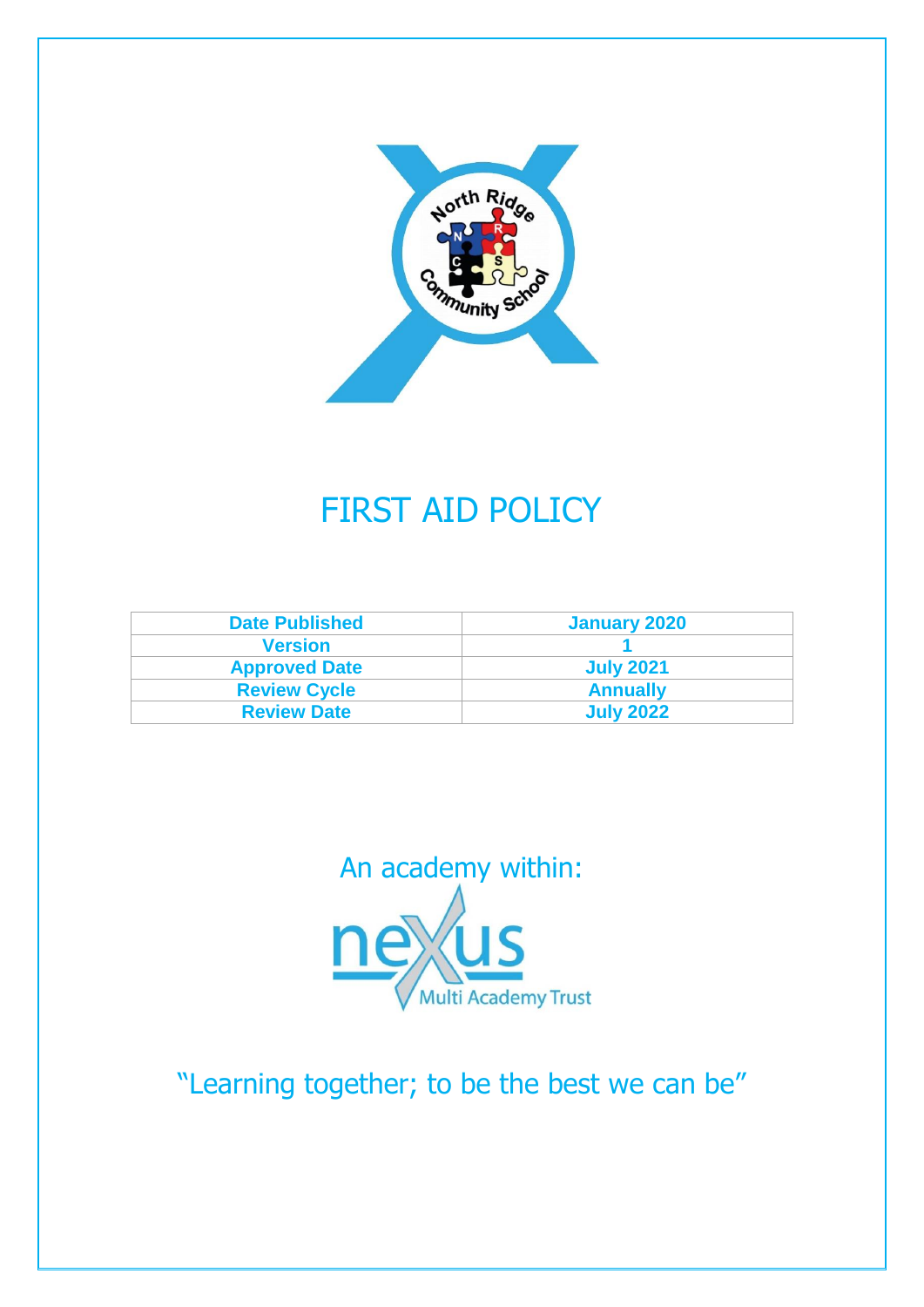



# **First Aid Policy**

# **1. Introduction**

1.1 The Governors and Head teacher of North Ridge Community School accept their responsibility under the Health and Safety (First Aid) regulations 1981 and acknowledge the importance of providing First Aid for employees, children and visitors within the school. The Governors are committed to the authority's procedure for reporting accidents and recognise their statutory duty to comply with the Reporting of Injuries, Diseases and Dangerous Occurrences Regulations 2013.

# **2. Aims and Scope of Policy**

- 2.1 The provision of First Aid within the school will be in accordance with the Health & Safety (First Aid) Regulations 1981 guidance on First Aid in school.
- 2.2 The school's arrangements for carrying out the policy include nine key principles.
	- Places a duty on the Governing body to approve, implement and review the policy.
	- Place individual duties on all employees.
	- To report, record and where appropriate investigate all accidents.
	- Records all occasions when first aid is administered to employees, pupils and visitors.
	- Provide equipment and materials to carry out first aid treatment.
	- Make arrangements to provide training to employees, maintain a record of that training and review annually.
	- Establish a procedure for managing accidents in school which require First Aid treatment.
	- Provide information to employees on the arrangements for First Aid.
	- Undertake a risk assessment of the first aid requirements of the school.

# **3. Arrangements for First Aid. - Materials, equipment and facilities.**

3.1 The school will provide materials, equipment and facilities as set out in DfE 'Guidance on First Aid for schools'.

#### **The location of First Aid Kits in school are;**

- Kitchen
- Medical room
- 6<sup>th</sup> Form Common Room
- Class room store cupboard
- Gym
- Dining Room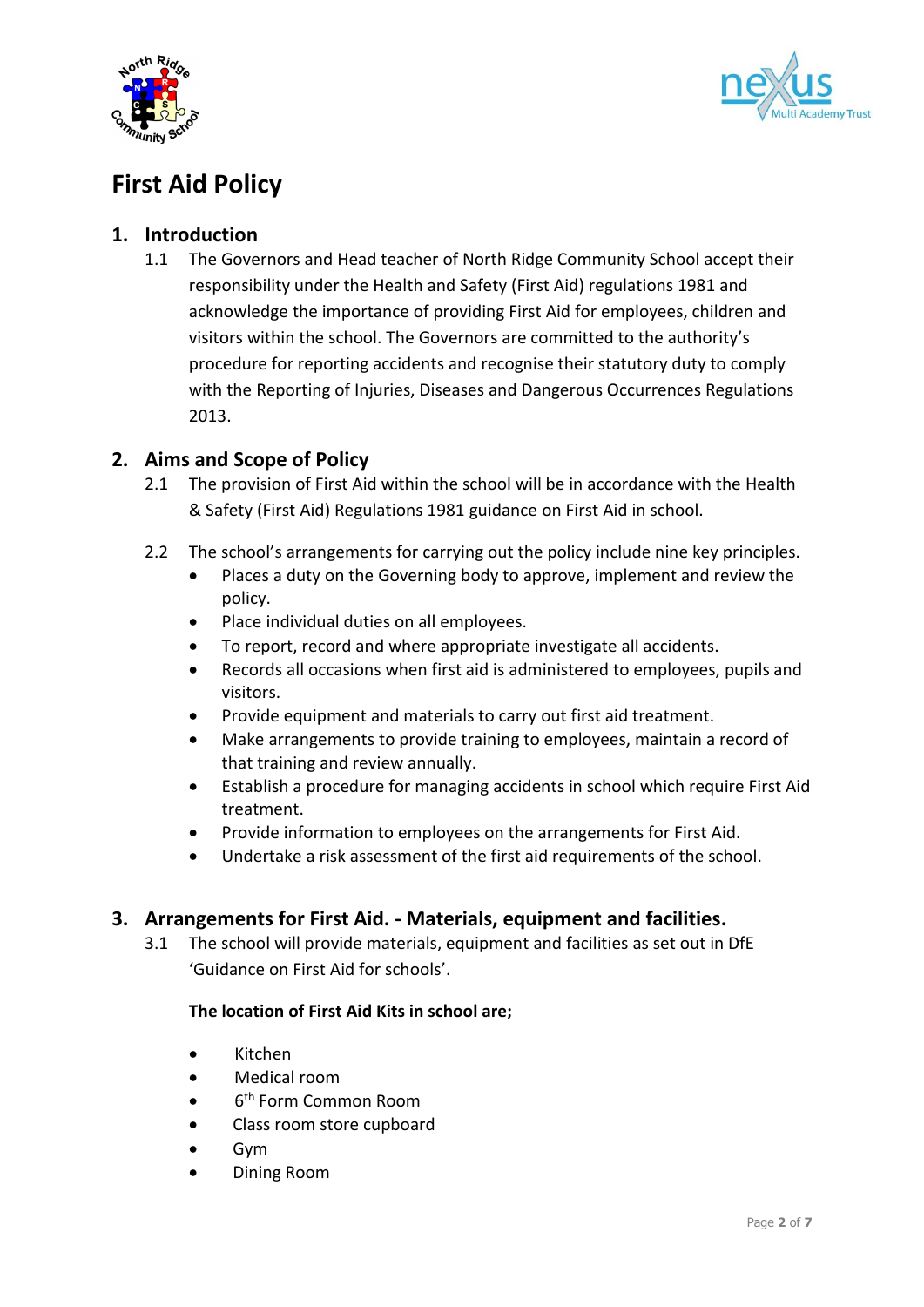



- On each minibus
- School office
- Staff Room
- Bum bags for Playground (Secondary Mercury, Primary Medical Room)
- 3.2 The contents of the kits will be checked on a regular basis by the lead First Aider.
- 3.3 Whole staff training on First Aid (4 hour course) will be undertaken every three years and all teaching and support staff will be invited to attend.

#### **4. Off-site activities**

4.1 At least one first aid kit will be taken on all off site activities, along with individual pupil's medication such as inhalers, epi-pens etc. Buccal Midazolam must be signed out from the medical room. A person who has been trained in first aid will accompany all off-site visits.

#### **5. Information on First Aid arrangements**

- 5.1 The head teacher will inform all employees at the school of the following:
	- The arrangements for recording and reporting accidents.
	- The arrangements for First Aid.
	- Those employees with qualifications in first Aid.
	- The location of First Aid kits.
- 5.2 In addition the head teacher will ensure that signs are displayed throughout the school providing the following information:
	- Names of employees with first aid qualifications.
	- Location of first aid boxes.
- 5.3 All members of staff will be made aware of the school's First Aid policy.

#### **6. Accident Reporting**

- 6.1 The Governing body will implement Nexus MAT's Health and Safety consultants, ProAktive, for reporting:
	- All accidents to employees
	- All incidents of violence and aggression.
- 6.2 The Governing body is aware of its statutory duty under RIDDOR in respect of reporting the following to the Health and Safety executive as it applies to employees and non-workers i.e. members of the public and contractors etc. The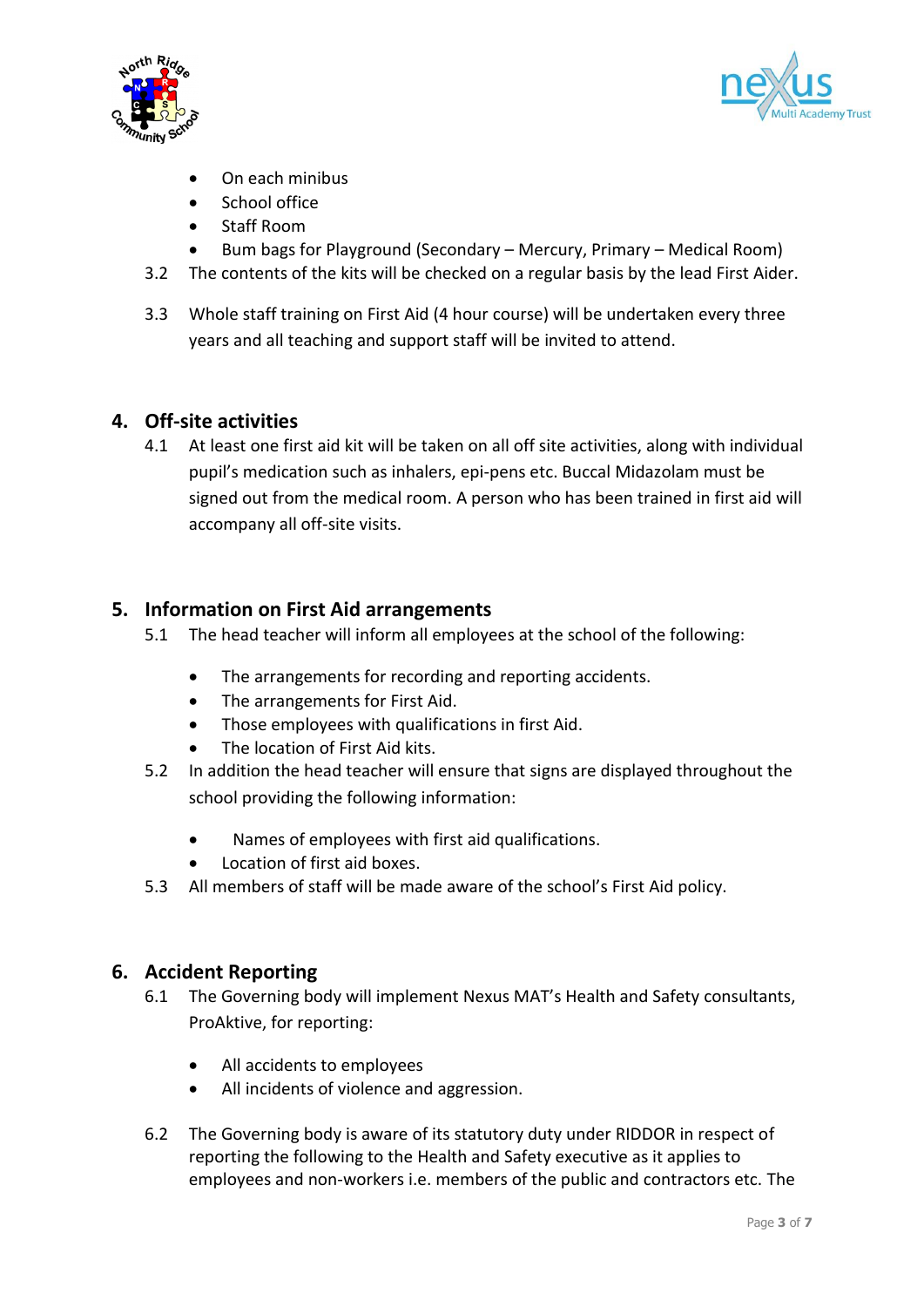



following injuries are reportable under RIDDOR when they result from a workrelated accident that was caused either by the way the work was carried out, any equipment used or the condition of the premises where the accident happened:

- An accident that involves an employee being incapacitated from work for more than seven consecutive days.
- An injury to a non-worker which results in them being taken directly to hospital for treatment or requires admittance to hospital for in excess of 24 hours. There is no need to report when people are taken to hospital as precaution and no injury is apparent.
- Death of an employee.
- Major injury such as fracture, amputation, dislocation of shoulder, hip, knee or spine. For non-employees and pupils an accident will only be reported under RIDDOR.
- It is an accident in school which requires immediate emergency treatment at hospital
- 6.3 For each instance where the head teacher considers an accident to a visitor or pupil is reportable under RIDDOR the advice of the authority will be sought. Where a pupil has an accident it will be reported to Nexus MAT's Health and Safety consultants, ProAktive. All accidents to non-employees (e.g.) visitors which result in injury will be reported to Nexus MAT's Health and Safety consultants, ProAktive.

# **7. Pupil accidents involving head injuries**

- 7.1 The Governing body recognises that accidents involving the pupil's head can be problematic because the injury may not be evident and the effects only become noticeable after a period of time.
	- Minor/all injuries logged in the Incident & Illness register. All injuries are monitored in school.
	- Serious injuries when emergency treatment is required, parents contacted immediately and 999 call if required. Casualty constantly monitored.
	- If casualty is unconscious 999 must be called immediately and parents contacted.
	- Serious accidents/incidents reported on AIR1 form (within 24 hours).
	- If casualty attends hospital Serious Accident/Incident Initial Investigation Report Form must be completed.

# **8. Pupil transport to hospital or home**

8.1 The head teacher will determine what is a reasonable and sensible action to take in each case.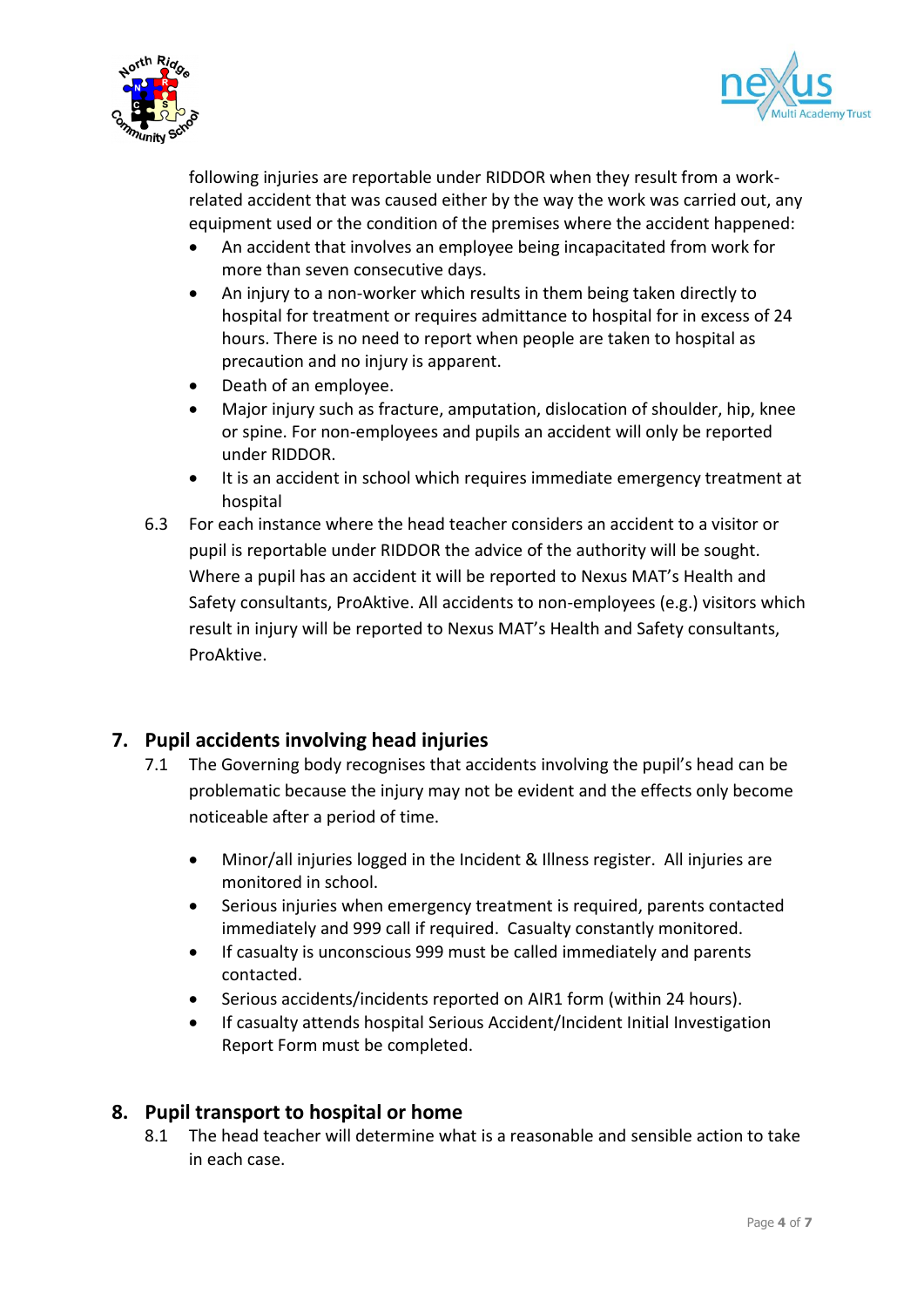



- 8.2 Where the head teacher makes arrangements for transporting a child then the following points will be observed:-
	- Only staff cars insured to cover such transportation will be used.
	- No individual member of staff should be alone with a pupil in a vehicle.
	- The second member of staff will be present to provide supervision for the injured pupil.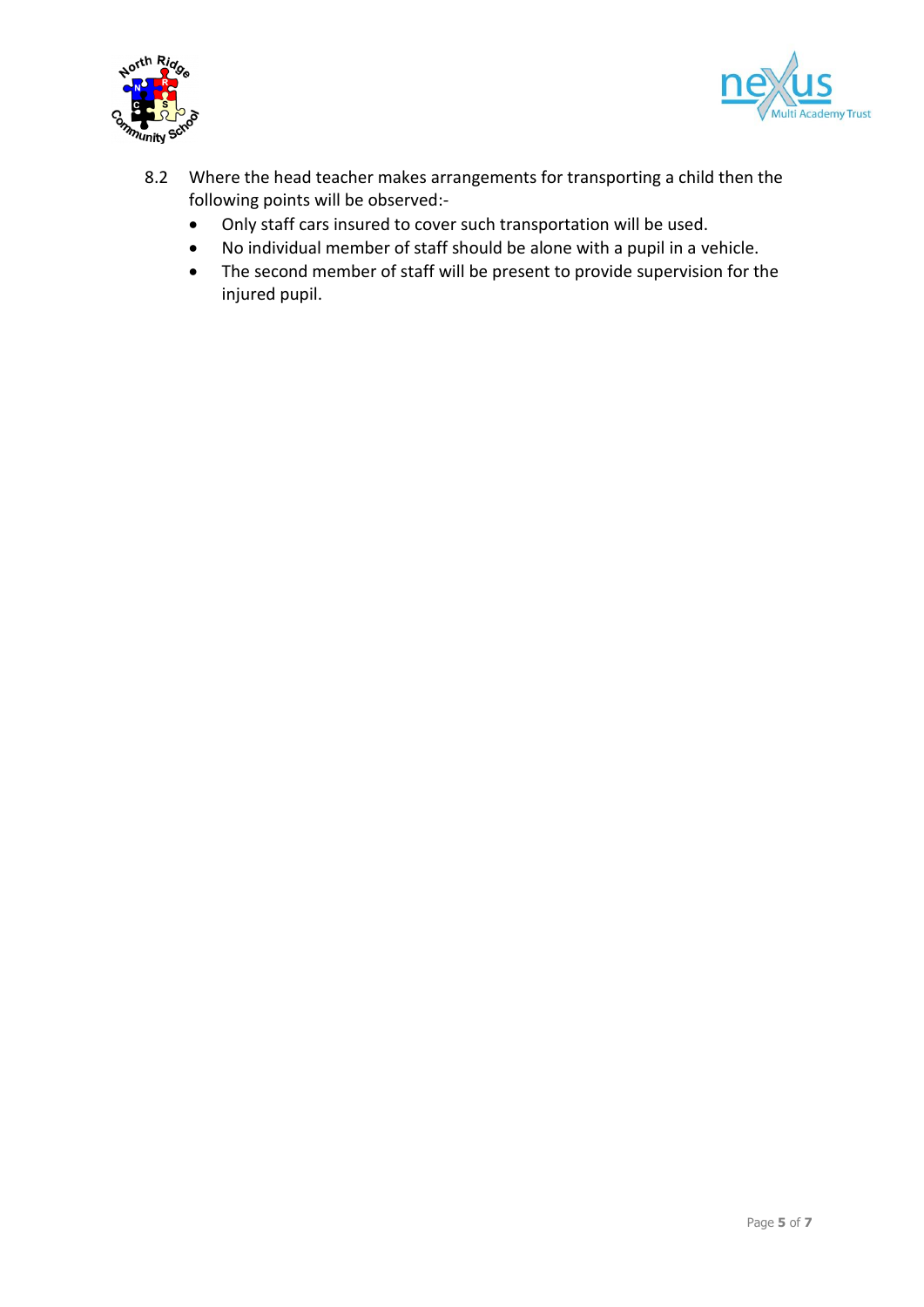



**Appendix 1** 

# **Protocol for pupils with sickness and diarrhoea**

This document explains the procedure to follow for pupils with sickness and diarrhoea in school.

#### **Procedure**

- 1. If it is suspected that a pupil has diarrhoea and /or sickness it is necessary in the first instance to contact the school's designated member of staff for Medication to discuss the matter.
- 2. The matter will then be discussed with a member of the Pastoral team to ascertain whether the pupil is on a particular diet or medication that may be causing the symptoms.
- 3. If the pupil is deemed unfit for school, a member of the Senior Management Team must be informed and Parents/Carers contacted.
- **4. The pupil will wait in the medical room with a member of staff until parents/carers arrive**
- 5. Parents/Carers will be given a letter recommending that the pupil be kept at home until there has been 48 hours free from symptoms before returning to school.
- 6. Parents are advised to contact transport to discuss the return to school.